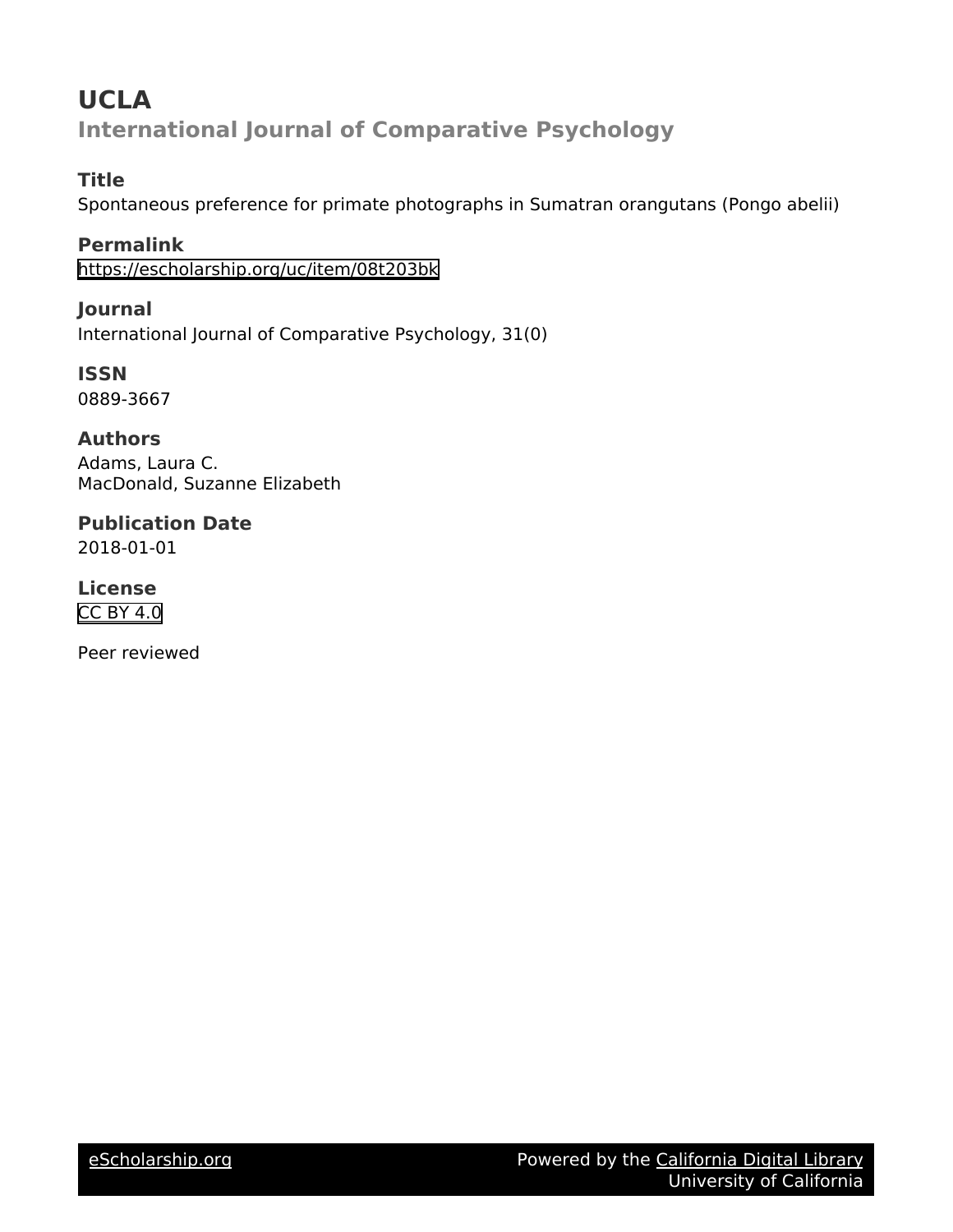

# **Spontaneous Preference for Primate Photographs in Sumatran Orangutans (***Pongo abelii)*

### **Laura C. Adams & Suzanne E. MacDonald**

### *York University, CANADA*

Spontaneous looking preferences were assessed in six zoo-housed orangutans. Orangutans were presented with two photographs simultaneously on two identical laptop computers. Preference was measured by calculating the relative looking time for photographs from each stimulus category, over three studies. Orangutans exhibited moderate interest in looking at photographs, with four orangutans participating in Study 1 and Study 2, and six orangutans participating in Study 3. The results of Study 1 showed that orangutans preferred photographs of unfamiliar orangutans over unfamiliar humans. Study 2 results showed that orangutans preferred photographs of familiar orangutans over unfamiliar orangutans. In Study 3, preferences were assessed using photographs of the nine members of the participants' own orangutan social group. Orangutans preferred photographs of adults over infants, and males over females. Similar studies have reported varied preferences, and we propose that variation is a result of complex demographic and social factors.

Nonhuman primates exhibit intrinsic interest in pictures, and gaze at some pictures longer than others, a behavior that can provide insight into cognition and perception. Typically, animal cognition research employs designs based on trained behaviors or naturalistic observation. However, recording a subject's spontaneous responses to stimuli is an alternative option that involves no prior training and no extrinsic reinforcement, and can occur in a more controlled environment. This paradigm has been used successfully to assess preference for certain categories of pictures in chimpanzees (*Pan troglodytes*, Fujita & Matsuzawa, 1986), rhesus macaques (*Macaca mulatta*, Lacreuse, Martin-Malivel, Lange, & Herndon, 2007), and Bornean orangutans (*Pongo pygmaeus*, Hanazuka, Kurotori, Shimizu, & Midorikawa, 2012; Hanazuka, Shimahara, Tokuda, & Midorikawa, 2013). These results can be compared to experiments using training and food rewards that have shown categorization in great apes (*Sumatran orangutans*, Vonk & MacDonald, 2004; *chimpanzees,* Brown & Boysen, 2000; Tanaka, 2001). Similar outcomes across rewarded and spontaneous methodologies reinforce findings, and show that categorization is a cognitive ability that exists independent of training.

The preferential looking paradigm is a method in which the researcher presents multiple stimuli and measures looking time to assess untrained and unrewarded behavior (Winters, Dubuc, & Higham, 2015). Preferential looking methods were initially developed to assess visual acuity in human infants and animals (Fantz, 1965; Teller, Morse, Borton, & Regal, 1974). Looking time is used as an operational definition of preference, comparing the duration and frequency of looking at different stimuli. The term *preference* is used as an indication of interest or attention and is not synonymous with *liking* in this context. The subject may look at a picture because it is appealing, or because the picture is frightening, or to seek information (Bovet & Vauclair, 2000; Humphrey, 1972; Humphrey & Keeble, 1974). The preferential looking paradigm removes the confounding variable of training effects: when a subject is conditioned to respond to a characteristic of the target stimuli rather than the quality that the researchers are intending to study (Cacchione & Krist, 2004; D'Amato & Van Sant, 1988). Knowing about spontaneous preferences is also important as a basic starting point that takes into account any *a priori* bias that subjects may exhibit to some stimuli over others.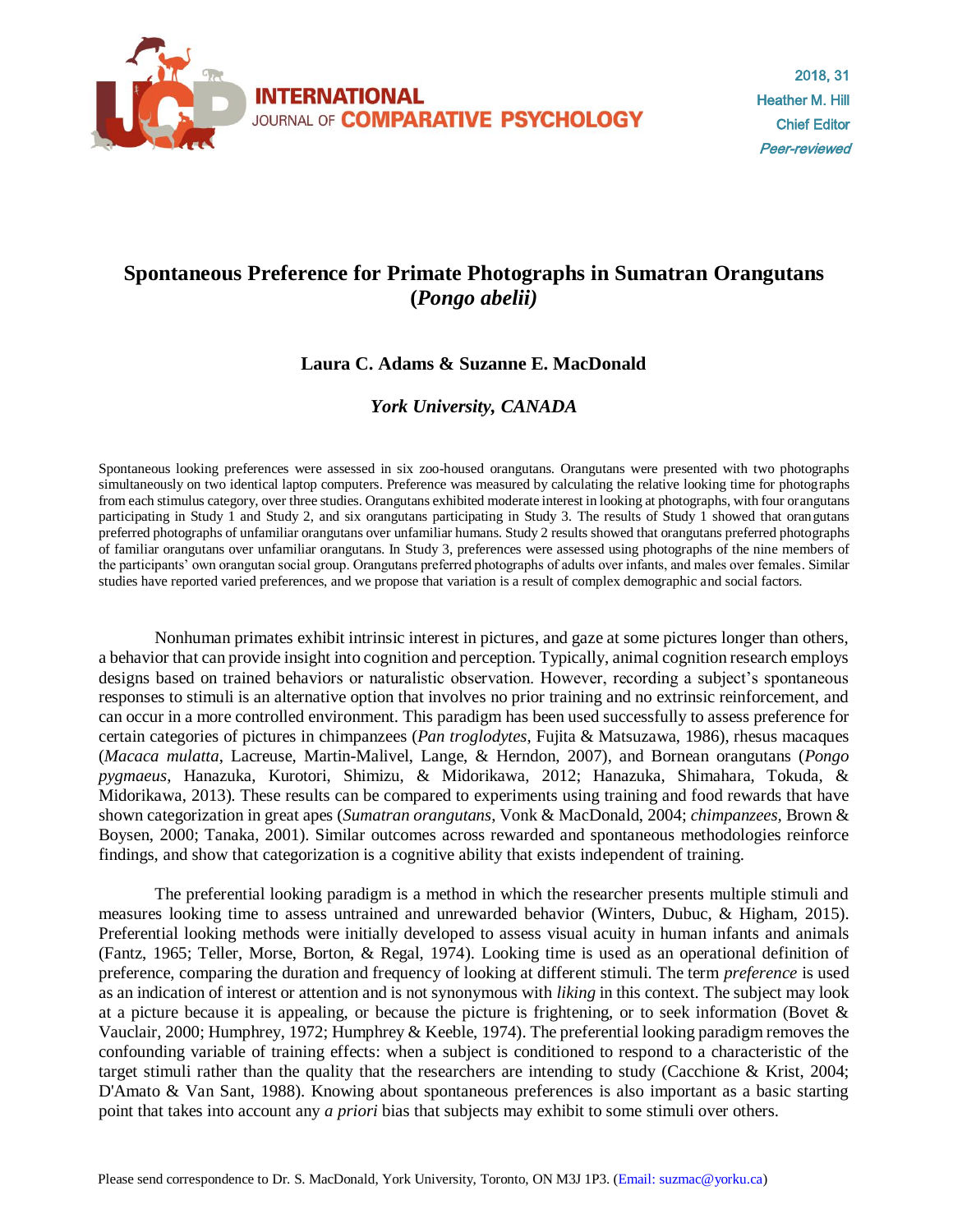Researchers have consistently found that primates show spontaneous preference for pictures of animals. Humphrey (1972) reported that rhesus macaques preferred pictures of animate rather than inanimate objects, while Hanazuka and colleagues (2012) reported that a Bornean orangutan preferred pictures of mammals with four legs over pictures of inanimate objects. A chimpanzee preferred pictures with humans over pictures without humans (Fujita & Matsuzawa, 1986). Chimpanzees preferred video clips of daily activities of chimpanzees or humans rather than a blank screen (Bloomsmith & Lambeth, 2000). Breaux, Watson, and Fontenot (2012) found chimpanzees preferred pictures of chimpanzee body parts over objects. Preference for pictures of faces has been demonstrated across primate species (Parr, 2011) including capuchins, squirrel monkeys (*Saimiri sciureus*, Anderson, Kuwahata, Kuroshima, Leighty, & Fujita, 2005), a gibbon (*Hylobates agilis*, Myowa-Yamakoshi & Tomonaga, 2001), chimpanzees (Kano & Tomonaga, 2009), and human infants (Turati, Valenza, Leo, & Simion, 2005). Face preference has clear adaptive advantages for primate infants due to prolonged maternal dependency and complex social behavior.

When viewing pictures of their own species, nonhuman primates show preference for particular age/sex characteristics. Japanese macaques (*Macaca fuscata*) and Campbell's monkeys (*Cercopithecus campbelli*) showed spontaneous preference for pictures of infants over adults, which the authors argued was evidence of Konrad Lorenz's theory of hardwired attraction to infant-like "cuteness" characteristics (Sato, Koda, Lemasson, Nagumo, & Masataka, 2012). Preference for pictures of infants was also reported in rhesus macaques (Gerald, Waitt, & Maestripieri, 2006), and stumptailed macaques (*Macaca arctoides*, Demaria & Thierry, 1988). Preferences for different stimulus characteristics also vary across participant demographics. Waitt, Maestripieri, and Gerald (2007) found young nulliparous female rhesus macaques looked at pictures of infants longer than did older multiparous females, a finding consistent with juvenile female interest in allocare. Lacreuse and colleagues (2007) reported that female rhesus macaques in their pre-ovulatory cycle preferred pictures of male over female rhesus macaques. This difference was not seen when subjects were in other stages of the ovulatory cycle, and macaques did not exhibit preferences when presented with photos of male and female humans or chimpanzees at any time during their cycle.

Own-species preference has been found in other nonhuman primates, and would be predicted by evolutionary theories of other-species avoidance (Demaria & Thierry, 1988; Fujita & Watanabe, 1995; Parr, 2011). Fujita and Watanabe (1995) found four out of five species of macaques preferred pictures of their own species over other macaque species (*Macaca nigra, M. brunnescens, M. hecki, M. tonkeana,* and *M. maurus*), and the one species that did not show own-species preference was an isolated island species (*Macaca brunnescens*). Further evidence of hardwired own-species preference was demonstrated when rhesus macaques preferred pictures of their own-species despite being raised with individuals from another macaque species (Fujita, 1993). However, the same study found that Japanese macaques did not have preference for pictures of their own-species when young, it developed in adulthood and was mediated by experience (Fujita, 1993). Thus own-species preference may vary across species according to selection pressures and social factors.

An exception to own-species preference is sometimes seen in comparisons of own-species versus humans. Studies of chimpanzees have varied results in comparisons of humans and chimpanzees (Tanaka, 2003; Tanaka, 2007; Vonk & Vedder, 2013). Bloomsmith and Lambeth (2000) did not find a significant difference in chimpanzee preference for video of humans or chimpanzees. Tanaka (2003) found chimpanzees preferred pictures of humans over chimpanzees, and a follow-up study (Tanaka, 2007) suggested that preference for pictures of humans was a result of social exposure to humans. Eight adult chimpanzees with high human exposure preferred pictures of humans, whereas three young chimpanzees with less human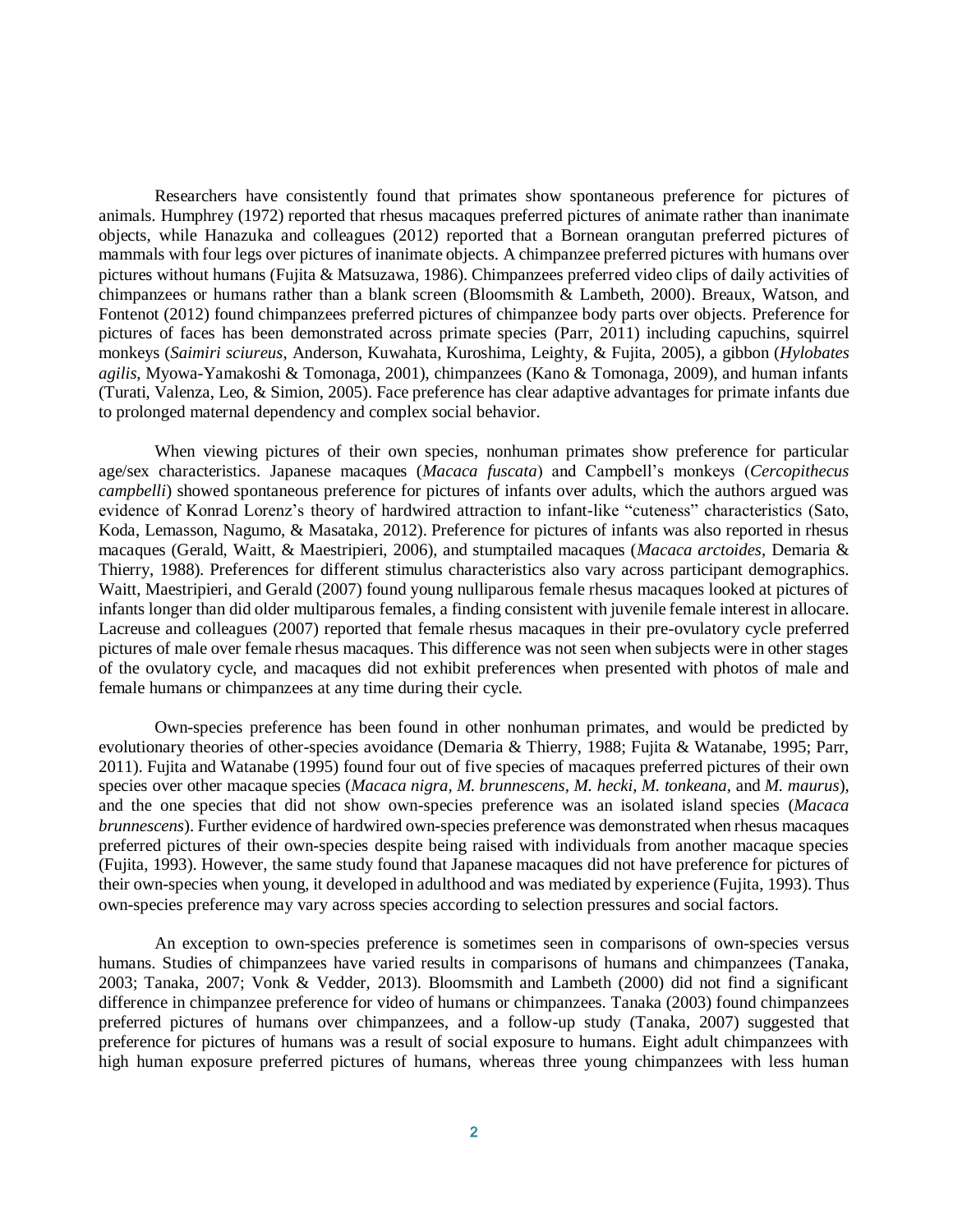exposure had no preference or preferred pictures of chimpanzees (Tanaka, 2007). This variability demonstrates that preference must be assessed in multiple situations and contexts across species. Study 1 assessed preference for humans versus orangutans because species preference has not been reported in orangutans, and to add to the chimpanzee findings.

Unrewarded research on spontaneous preference has found some evidence of preference for pictures of familiar individuals over unfamiliar individuals across nonhuman primates, however results vary. A young human-raised gibbon showed preference for a photograph of its caregiver over a photograph of a human stranger (Myowa-Yamakoshi & Tomonaga, 2001). Chimpanzees showed developmental differences in tracking a picture of their mother over a picture of a comparison chimpanzee. Subjects only preferred a picture of their mother between 4-8 weeks of age, but younger (1-4 weeks) and older (8-18 weeks) showed no significant preference, and they also showed no preference for familiar human faces (Myowa-Yamakoshi, Yamaguchi, Tomonaga, Tanaka, & Matsuzawa, 2005). Analysis of neural activity of a conscious chimpanzee showed different event-related brain potentials when viewing pictures of familiar versus unfamiliar chimpanzees, but not familiar versus unfamiliar humans (Fukushima et al., 2013). Hanazuka and colleagues (2013) found an interesting pattern in an investigation of adult Bornean orangutan familiarity preference: individuals preferred pictures of unfamiliar orangutans over current familiar orangutans, but they preferred orangutans familiar from 10 years ago over unfamiliar individuals. However, comparisons could not be balanced for sex across current and former categories due to group constraints: three of four familiar orangutans were male versus all three former acquaintances were female, so the orangutans may have been avoiding current males rather than preferring unfamiliar individuals. Study 2 compared familiar and unfamiliar orangutans, omitting images of adult males at the request of the zoo. This could assess familiarity without aversion due to images of adult males, and contribute a few more subjects to the limited sample sizes characteristic of great ape research.

As discussed above, preference can be influenced by the demographic characteristics of the stimuli and participant (Demaria & Thierry, 1988; Gerald et al., 2006; Lacreuse et al., 2007; Sato, Koda, Lemasson, Nagumo, & Masataka, 2012; Waitt et al., 2007). It is useful to compare these preferences across taxa and species characteristics. For example, group-living and solitary primates may show different preferences, or the prolonged maternal dependency of orangutans could be associated with an even more pronounced infant preference. For this reason, Study 3 assessed preference across pairs of all members of the orangutan social group to evaluate age/sex preferences and to account for complex demographic and relationship factors which may be overlooked in previous studies (e.g., using the participant's mother as a stimulus).

This study assessed spontaneous visual preferences in zoo-housed Sumatran orangutans. Orangutans provide a valuable comparison to humans, of particular interest due to our close phylogenetic relationship, sharing a common ancestor with humans 14 million years ago (Goodman et al., 1998). Orangutans are an interesting species to investigate sociality and face perception because they are semi-social semi-solitary, living alone or in mother-offspring dyads that make up loose communities (Singleton & van Schaik, 2002; van Schaik, 1999; van Schaik, Preuschoft, & Watts, 2004). Caregivers of captive orangutans often display pictures or videos, and zoos have recently incorporated touchscreens and iPads into orangutan enrichment programs (Boostrom, 2013; Perdue, Clay, Gaalema, Maple, & Stoinski, 2012), so the study of orangutan preference also has practical applications. Reports of orangutan preferences can aid in research design, to avoid any stimulus confounds due to *a priori* preference. Taken together, spontaneous preference data can shed considerable light on nonhuman primate social behavior, and how these species view their world.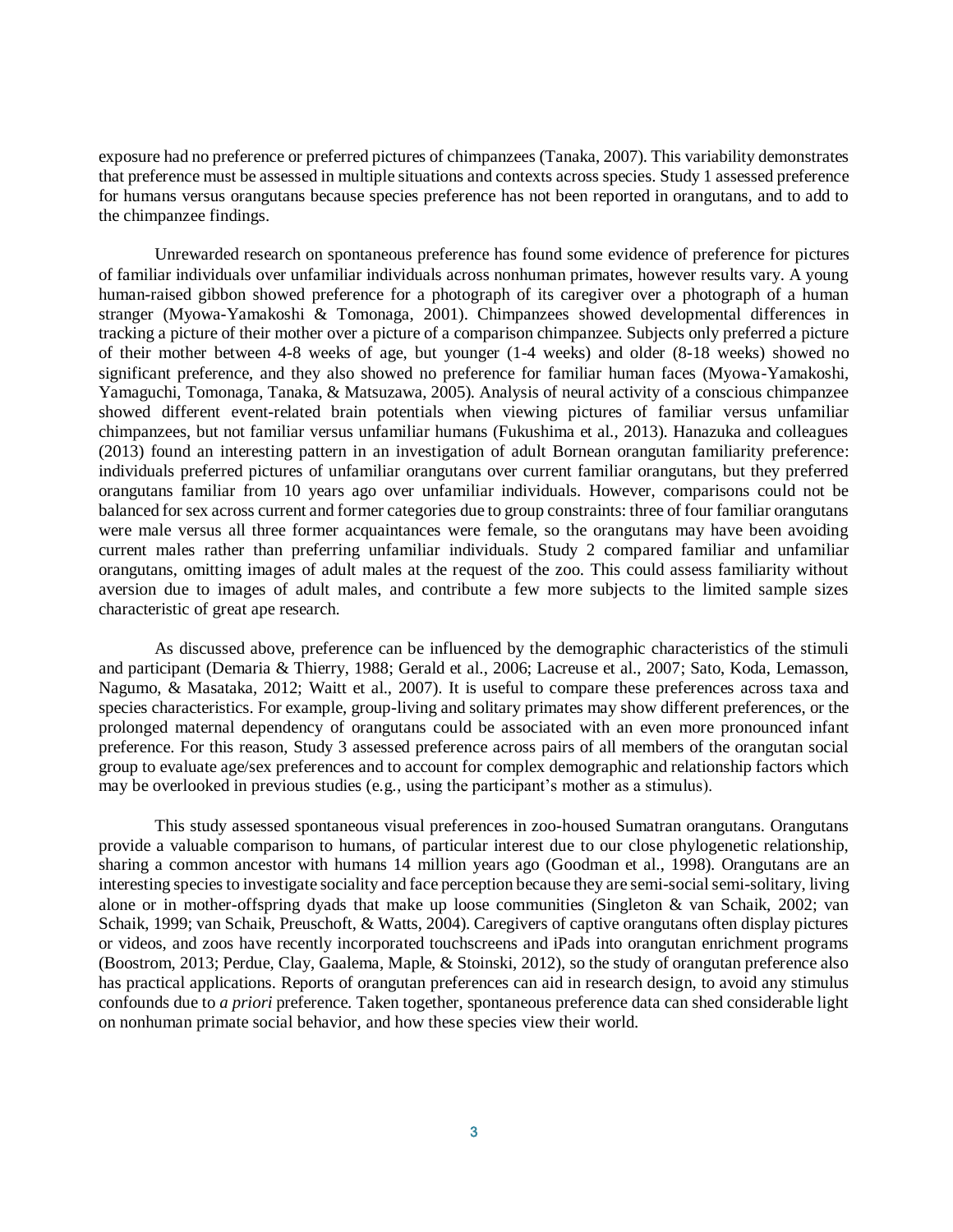#### **Study 1: Orangutans versus Humans**

The preferential looking paradigm was used to measure spontaneous preference for photographs of orangutans in comparison to photographs of humans. Two identical laptop computers presented simultaneous slideshows, one featuring photographs of unfamiliar orangutans and the other featuring photographs of unfamiliar humans. Orangutan looking behavior at each of the slideshows was coded as a measure of preference. We predicted that the orangutans would look preferentially at photographs of orangutans rather than at photographs of humans.

#### **Method**

#### **Subjects**

Eight orangutans at Toronto Zoo were available to participate but sample sizes fluctuated across Study 1, 2, and 3 due to circumstances and orangutan motivation. The orangutans included an adolescent female (Jahe), an adult male (Molek), and three mother-infant dyads: Puppe and Budi, Ramai and Jingga, Sekali and Kembali. Dinding, an older adult male, died before formal data collection began, but his data were included in the pilot phase. Age/sex and social characteristics are shown in Table 1. We collected data in the off-exhibit enclosures and play areas, and no changes were made to the orangutans' schedule or diet. In order to be included in the study the orangutans were required to remain in the front two meters of the enclosure, and look at each screen at least once during a set of stimuli. The two youngest orangutans, Jingga and Kembali, were often distracted and so did not meet this criterion during Study 1 and 2. Data from two adult female orangutans were excluded from all three studies. One (Puppe) had misaligned eyes so it was difficult to determine the direction of her gaze, and the other (Sekali) was not motivated to participate. We designed the research to concurrently serve as enrichment for the orangutans. Procedures complied with ethical guidelines of the Toronto Zoo and York University.

| Subject                                   | <b>Sex</b> |             | Experimental history | Rearing                        |  |
|-------------------------------------------|------------|-------------|----------------------|--------------------------------|--|
| Infants and nulliparous adolescent female |            |             |                      |                                |  |
| Jingga                                    | F          | 1.5         | Naïve                | Mother is Ramai                |  |
| Kembali                                   | М          | 2           | Naïve                | Mother is Sekali               |  |
| Budi                                      | М          | 2.5         | Naïve                | Mother is Puppe                |  |
| Jahe                                      | F          | 11          | Cognitive studies    | Mother is Puppe                |  |
| Adult females                             |            |             |                      |                                |  |
| Sekali                                    | F          | 16          | Cognitive studies    | Human and orangutan reared     |  |
| Ramai                                     | F          | 23          | Cognitive studies    | Captive born, orangutan reared |  |
| Puppe                                     | F          | 41          | Cognitive studies    | Wild caught, age is estimated  |  |
| Adult males                               |            |             |                      |                                |  |
| Molek                                     | М          | 30          | Cognitive studies    | Captive born                   |  |
| Dinding                                   | М          | 50/Deceased | Cognitive studies    | Wild caught, age is estimated  |  |

Table 1

*Age/sex Characteristics and Social Relationships of the Subject Orangutans*

*Note*. Age is age at time of study. Jahe, Sekali, Ramai, Puppe, Molek, and Dinding had all participated in several cognitive studies, for example rewarded touchscreen categorization experiments (Vonk & MacDonald, 2004; Marsh & MacDonald, 2008).

#### **Materials**

**Apparatus***.* Photographs were presented on two identical Apple PowerBook G4 laptop computers with 30.5 cm screens using Microsoft® Office PowerPoint. The laptops were placed at a height of 28 cm from the ground, 30-60 cm apart, and 50-100 cm from the orangutans. Distances varied to optimize viewing angles for infant, adult female, and adult male subjects. Eye orientation was recorded by a video camera on a tripod located between the two screens. Two slideshows, each displaying photographs for five seconds,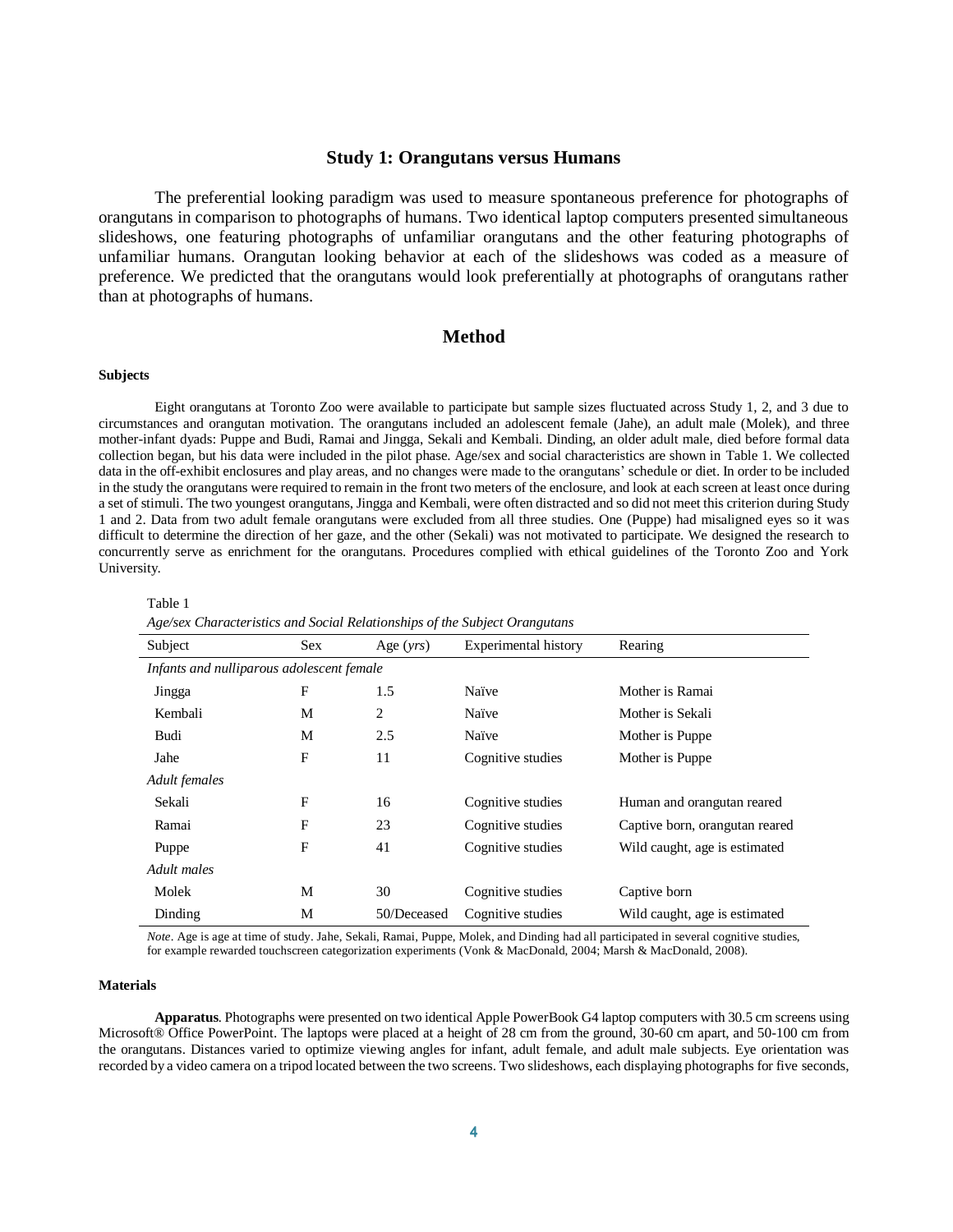were presented simultaneously to the individual subject. Preference was calculated as the proportion of time (in s) that the orangutan spent looking at the target photograph compared to the comparison screen.

**Stimuli***.* The stimuli were color photographs resized to fill at least 50% of the screen. We obtained the stimuli from photographs taken by the research team, zoo staff and volunteers, and through internet searches. All stimuli in Study 1 featured unfamiliar individuals. Photographs of human infants and human adult females were compared to equal numbers of photographs of orangutan infants and orangutan adult females. At the request of the zookeepers, photographs of unknown adult male orangutans were excluded to minimize stress on the orangutans, particularly the adult male subject. Correspondingly, we omitted photographs of adult human males. The two simultaneous slideshows each contained 20 photographs resulting in a total of 40 photographs for each testing session. The 20 comparisons were separated into two units of 10 comparisons, so that a stimulus category displayed sequentially for 10 slides on one screen. This was done to mitigate the effect of any one photograph. We signaled the change of unit, and therefore changing content of slides, with a loud chime sound, two blank slides, and a brief pause. Presentation order was counterbalanced across trials, subjects, and left and right screen locations.

**Measures***.* The data were coded from videotape by two trained coders who were blind to the content and order of the slideshows using TakLin SubTrak software (Takach & Lindtvedt, 2005). Interrater reliability had an overall Cohen's kappa of 0.83. Eye orientation was coded at 0.1s intervals, which was comparable to coding video frame-by-frame. From these data, the total duration of looking behavior and the mean looking time were calculated for each stimulus category. To build on this quantitative data, a second round of coding applied a qualitative code of preferred side for each unit. The coders watched the videotape in real-time and chose a preferred side using a forced-choice judgement of preference (Teller, Morse, Borton, & Regal, 1974) taking into account behavioral indicators of preference, such as leaning closer to one screen, body orientation, double-takes, facial expressions and vocalizations (Rijksen, 1978), as well as perceived looking behavior. Both quantitative and qualitative methods of coding were done with the coder blind to the content of the slideshows and blind to prior codes.

**Procedure.** We conducted the trials simultaneously for mother-infant pairs, and separately for individuals housed in single enclosures. We called the orangutans' names to alert them that a slideshow was about to begin, and began the testing session when an orangutan was within the front two meters of their enclosure. We did not provide any incentives or food rewards. We presented the slideshow until completion, but ended the slideshow early if the orangutan departed from the front two meters of the enclosure, or exhibited more than a few instances of agitation behavior (e.g., facial expressions and vocalizations). For individuals who did not complete the slideshow up to two additional attempts were provided. Data resulting from duplicated views were removed and only the first instance was used for analysis. Researchers remained hidden behind the apparatus to avoid cueing the orangutans and were blind to the stimuli and slideshow order.

The study was designed to measure spontaneous behavior, so a period of training was neither necessary nor desirable. Two practice slideshows were done to allow for calibration of the apparatus, initial technical difficulties, and orangutan habituation to the researchers and apparatus. Results from these two sessions were not included in the data analysis. Statistics were performed using SPSS v17.0. "Looking time" for categories of photographs was compared across orangutans using a paired sample *t-*test, and then compared within each subject using an Independent Samples *t-*test.

#### **Results and Discussion**

Four orangutans met the inclusion criteria. These orangutans looked at the screens on average 59% of the time (range: 27% - 81%), as shown in Table 2. We predicted that the orangutans would prefer photographs of orangutans over photographs of humans. The mean looking time for photographs of orangutans and humans was calculated and compared across subjects using a paired sample *t-*test. Subjects looked at photographs of orangutans,  $(M = 1.36, SD = 0.38)$ , significantly longer than photographs of humans,  $(M = 0.87, SD = 0.36)$ ,  $t(3) = 16.81$ ,  $p < 0.001$  (one-tailed, Figure 1). Preference for pictures of orangutans over pictures of humans was compared for each subject using an independent samples *t-*test, with significant preference found in Jahe and Ramai (Table 2).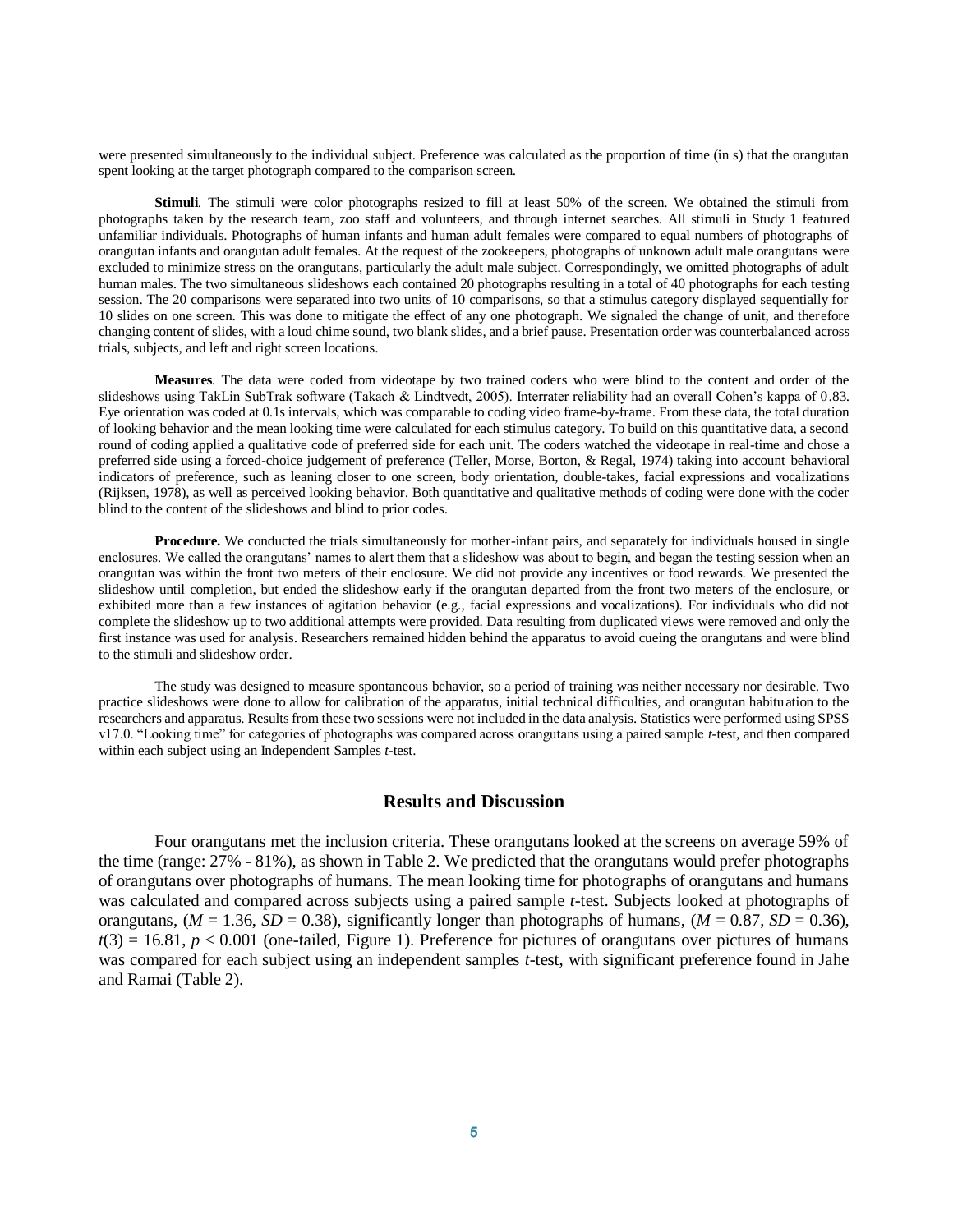

Stimuli  $\Box$  Orangutan Z Human

*Figure 1.* **Mean time looking at photographs of orangutans and photographs of humans** (\**p* < 0.05, \*\**p* < 0.01, error bars indicate 95% confidence intervals).

| Table 2                                                                          |
|----------------------------------------------------------------------------------|
| Participation and Looking Time (seconds) at Photographs of Orangutans and Humans |

| Subject | Time looking | Orangutan<br>M(SD) | Human<br>M(SD) | t(df)       | (one-tailed) | Qualitative<br>preference |
|---------|--------------|--------------------|----------------|-------------|--------------|---------------------------|
| Budi    | 50.3%        | 1.20(1.43)         | 0.68(0.48)     | 1.36(45)    | 0.091        | Orangutan                 |
| Jahe    | 80.7%        | 1.83(1.26)         | 1.28(0.82)     | 2.484(90.4) | $0.006**$    | Orangutan                 |
| Ramai   | 27.0%        | 0.93(1.01)         | 0.49(0.45)     | 2.364(50.1) | $0.011*$     | Orangutan                 |
| Molek   | 70.7%        | 1.48(1.40)         | 1.05(1.29)     | 1.578(98)   | 0.059        | Orangutan                 |

*Note*. For the remaining analysis orangutan subjects are listed in order by age-sex group: infants, adolescent, adult females, adult male. Data only include times when the orangutans were within the first two meters of the enclosure, videotape was clear and unobstructed, photographs were present on both screens, and eyes were open (blinks removed).

*\*p* < 0.05. *\*\*p* < 0.01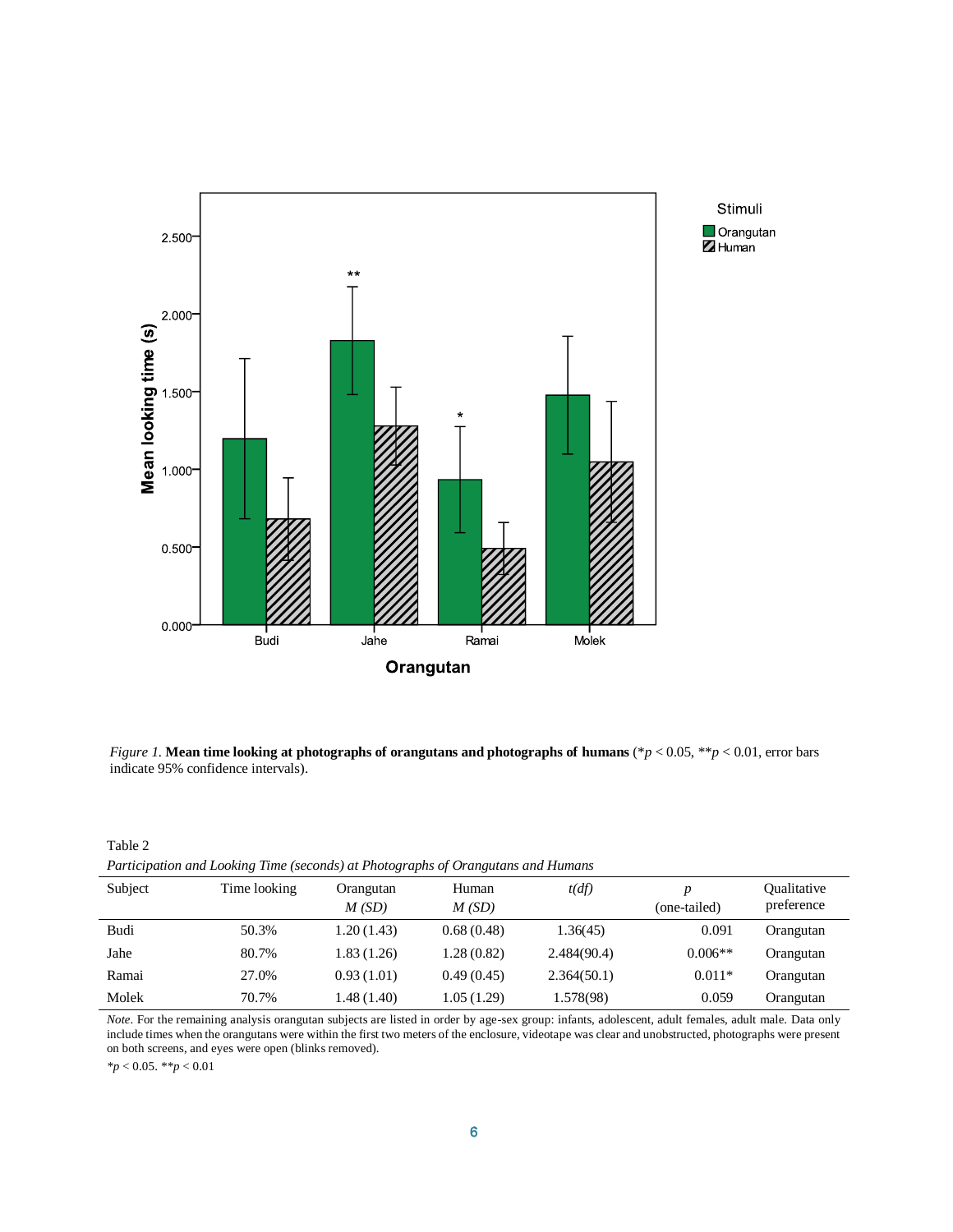In this study, orangutans clearly preferred viewing photographs of orangutans over photographs of humans. This is consistent with own-species preference in macaques (Demaria & Thierry, 1988; Fujita & Watanabe, 1995; Parr, 2011), however it differs from studies of chimpanzees that found preference for images of humans over chimpanzees (Tanaka, 2003; Tanaka, 2007; Vonk & Vedder, 2013). This finding may differ from the chimpanzee studies due to species differences, or due to different conditions of captivity such as relationship to human caregivers. The Toronto Zoo setting places priority on maintaining social bonds among orangutans rather than with humans.

#### **Study 2: Familiar versus Unfamiliar Orangutans**

#### **Method**

Study 2 used the same method, apparatus, subjects, and procedure as Study 1 with the exception of the content of the stimuli. The stimuli featured photographs of familiar orangutans and unfamiliar orangutans, with the prediction that orangutans would prefer familiar orangutans. As with Study 1, each slideshow was composed of two units of 10 comparisons, for a total of 40 photographs shown, and we avoided the use of adult males. Photographs compared images of Jahe, an adolescent female member of the group, to one unfamiliar age-matched female orangutan, and photographs of familiar adult females with offspring to matched unfamiliar adult female orangutans with offspring.

#### **Results and Discussion**

Preference for familiar versus unfamiliar orangutans was calculated using the same methods as Study 1. The same four orangutans met the inclusion criterion, and average participation rate was 62%, range = 15%  $-97\%$ , as shown in Table 3. Compared across subjects the mean looking time at familiar orangutans,  $(M = 1.70)$ ,  $SD = 0.99$ , was significantly longer than the unfamiliar orangutans,  $(M = 0.93, SD = 0.58)$ ,  $t(3) = 2.621$ , *p* = 0.04 (one-tailed, Figure 2). When compared for each subject using a one-tailed independent samples *t-test*, Budi and Jahe showed a significant preference for familiar orangutans (Table 3). The qualitative data codes matched all the quantitative measures of preference.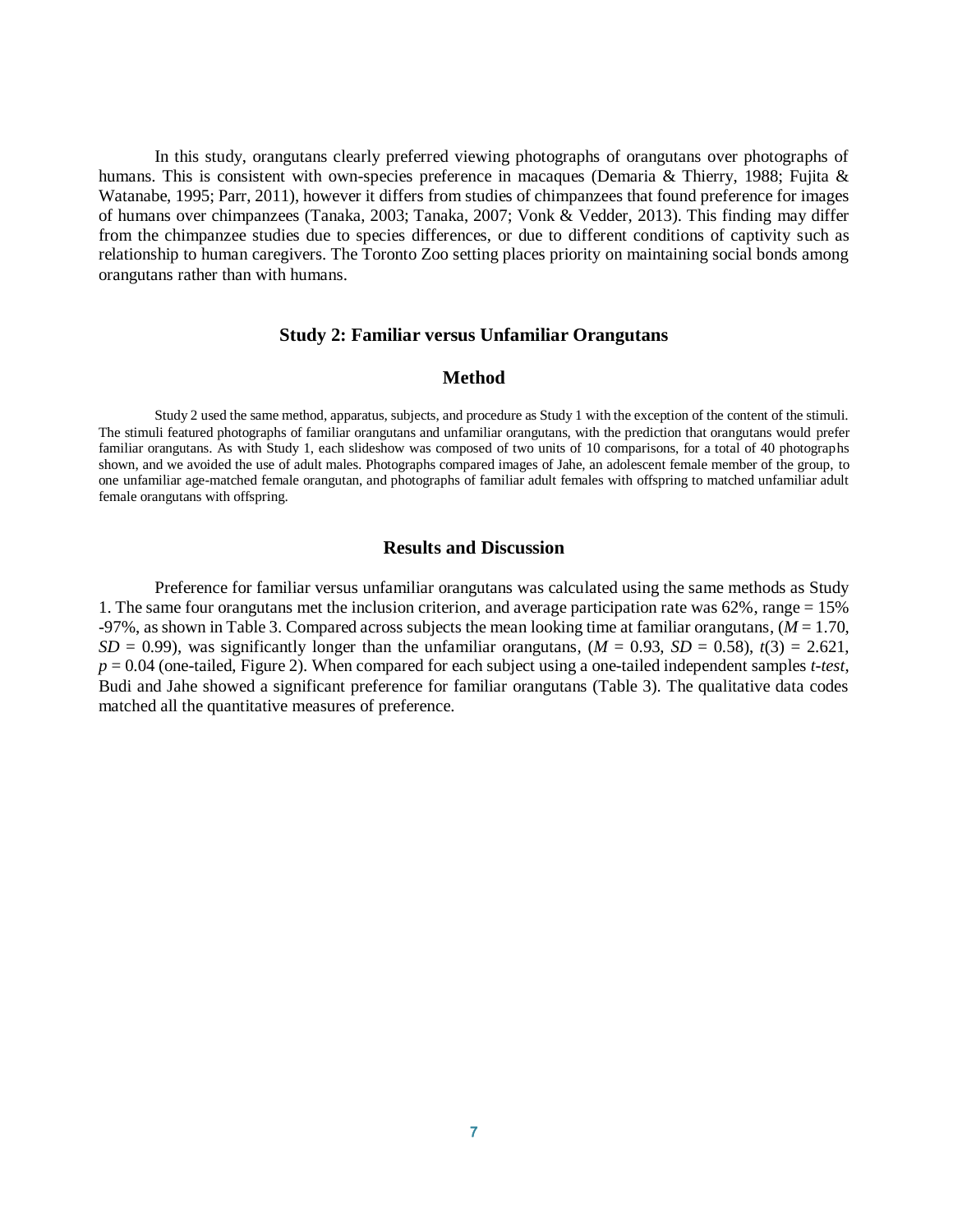

Stimuli  $\blacksquare$  Familiar Unfamiliar

*Figure 2.* **Mean time looking at photographs of familiar and unfamiliar orangutans**  $(**p < 0.01, **p < 0.001$ , error bars indicate 95% confidence intervals).

| Table 3                                                                                          |              |            |            |             |              |                    |  |
|--------------------------------------------------------------------------------------------------|--------------|------------|------------|-------------|--------------|--------------------|--|
| Participation and Looking Time (seconds) at Photographs of Familiar Versus Unfamiliar Orangutans |              |            |            |             |              |                    |  |
| Subject                                                                                          | Time Looking | Familiar   | Unfamiliar | t(df)       |              | <b>Oualitative</b> |  |
|                                                                                                  |              | M(SD)      | M(SD)      |             | (one-tailed) | preference         |  |
| Budi                                                                                             | 29.1%        | 1.41(1.54) | 0.42(0.26) | 3.167(25.4) | $0.002**$    | Familiar           |  |
| Jahe                                                                                             | 96.9%        | 3.00(1.68) | 1.51(1.13) | 4.135(59.0) | $<0.001***$  | Familiar           |  |
| Ramai                                                                                            | 15.3%        | 0.63(0.50) | 0.45(0.38) | 1.057(27)   | 0.150        | Familiar           |  |
| Molek                                                                                            | 83.7%        | 1.77(1.80) | 1.34(1.39) | 1.355(104)  | 0.089        | Familiar           |  |
| $x_{2} = 0.1$ $x_{3} = 0.01$                                                                     |              |            |            |             |              |                    |  |

\*\**p* < .01, \*\*\**p* < .001

Results showed a moderate preference for photographs of familiar orangutans over unfamiliar orangutans. Prior research using a matching-to-sample paradigm found that orangutans (*Pongo abelii*) could match photographs of familiar conspecifics, although it was unclear if this matching was due to physical features or recognition of familiar individuals (Vonk & Hamilton, 2014). Note that one of our subjects, Molek,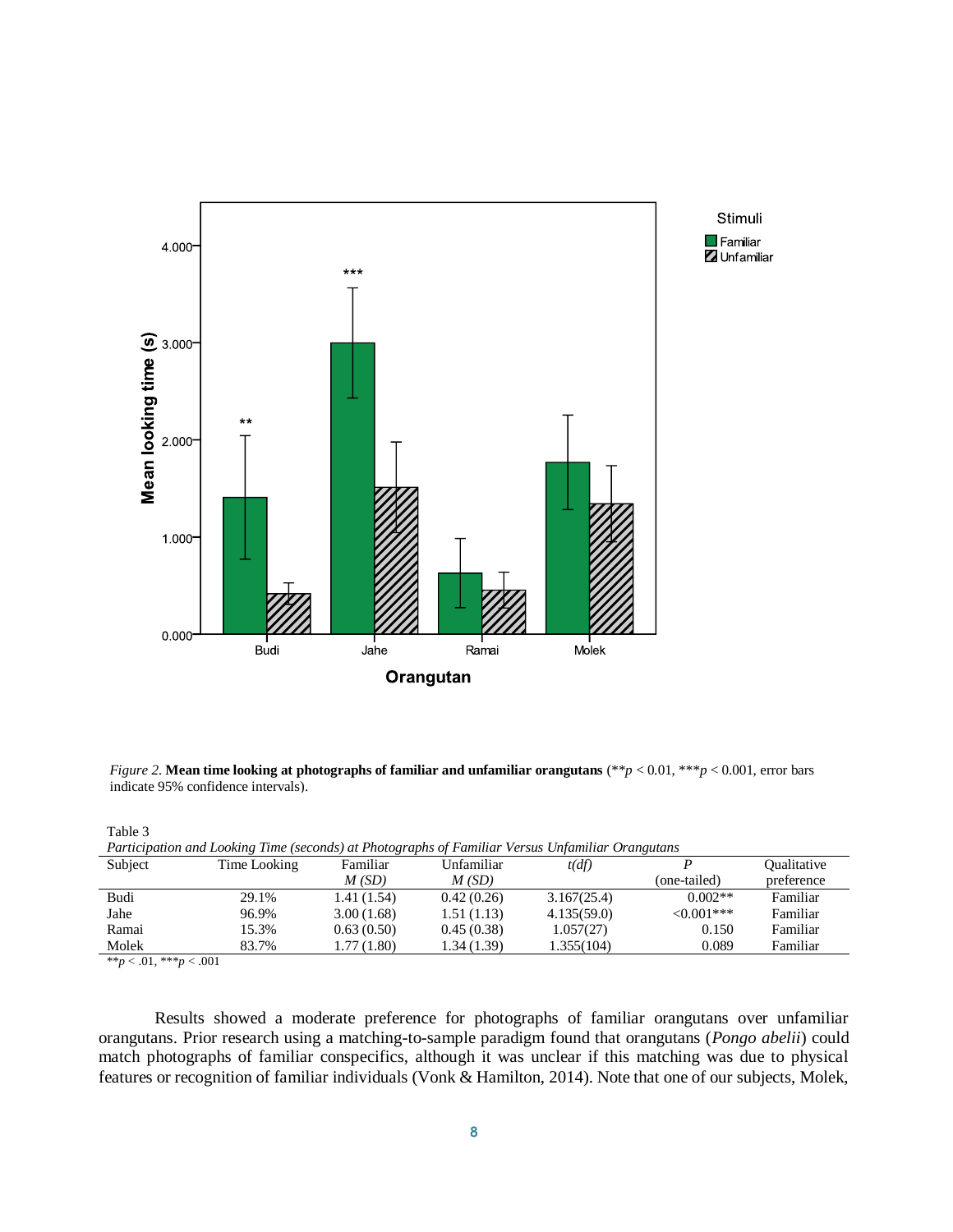participated in a prior study (Vonk & MacDonald, 2004). This prior experience did not appear to bias Molek as he did not show significant familiarity preference in our study. Talbot, Mayo, Stoinski, and Brosnan (2015) also tested orangutan (*Pongo spp.*) matching-to-sample for conspecific faces and found that orangutans performed better with familiar conspecifics. As discussed in the introduction, many nonhuman primates have shown preference for images of familiar over unfamiliar individuals (Myowa-Yamakoshi & Tomonaga, 2001; Myowa-Yamakoshi, et al., 2005). Our results are not consistent with Hanazuka and colleagues (2013) who found preference for unfamiliar orangutans over current acquaintances. We propose that this difference is due to social, demographic, and relationship factors.

Context or social factors are likely relevant to familiar versus unfamiliar preferences, such as species characteristics and grouping patterns, for example solitary versus social, and stable versus fluctuating groups (Parr, 2011). Within species, individual differences and relationships may influence preferences. For example, kin may elicit looking behavior, and rivals could either elicit avoidance or vigilant looking. Preference research on familiarity is by nature confounded: comparisons pit preference for conspecifics against preference for novelty (Houston- Price & Nakai, 2004; Roder, Bushnell, & Sasseville, 2000). Further, adult orangutans may have conflicting preferences according to mating strategy, if familiar individuals are paired against potential novel mates and competitors. With the small sample sizes characteristic of great ape research, it is difficult to determine whether familiarity is the driver of behavior or whether other demographic characteristics, social dynamics, and kinship are responsible. The moderate preference for familiarity in the current study may reflect some of these complex social factors, which were further explored in Study 3.

#### **Study 3: Age/sex Factors and Relationship Models**

The method, apparatus, subjects, and procedure for Study 3 were identical to Study 1 and 2, however, the content of the stimuli and number of photographs differed. The stimuli were paired-comparisons of photographs of all nine resident orangutans at Toronto Zoo, so participants viewed photos of themselves and their close conspecifics. Each slideshow included 10 pairings of orangutan individuals. Each pairing showed five sequential comparisons of these individuals, for a total of 50 slides on each computer. Four testing sessions were required to show all 36 comparisons of individuals. We removed the background of the photographs using Adobe Photoshop so the stimuli displayed the orangutan on a white background.

We predicted orangutans would show different preferences according to the age/sex characteristics of both the subject (subject-orangutan) and the photo stimuli (stimulus-orangutan). We evaluated preference using comparisons of photographs of all of the orangutans at the zoo. The time spent looking at each stimulusorangutan was calculated. We assessed age/sex classes of stimuli, comparing time looking at infants versus adults, and adult females versus adult males. We did not predict directional preferences, so two-tailed *p-*values were used. The adolescent Jahe was excluded from age comparisons because she was at an intermediate age, entering puberty at the time of testing.

#### **Results and Discussion**

Six orangutans met the inclusion criterion, including the young Jingga and Kembali. All subjects watched at least 30% of the time, ( $M = 48.90\%$ ,  $SD = 19.29$ ), range 31%-83%. Consistent with Study 1 and 2, Molek and Jahe had the highest participation. A paired samples *t*-test across subjects compared the proportion of time looking at photographs of infants versus adults, when displayed simultaneously. Proportionate time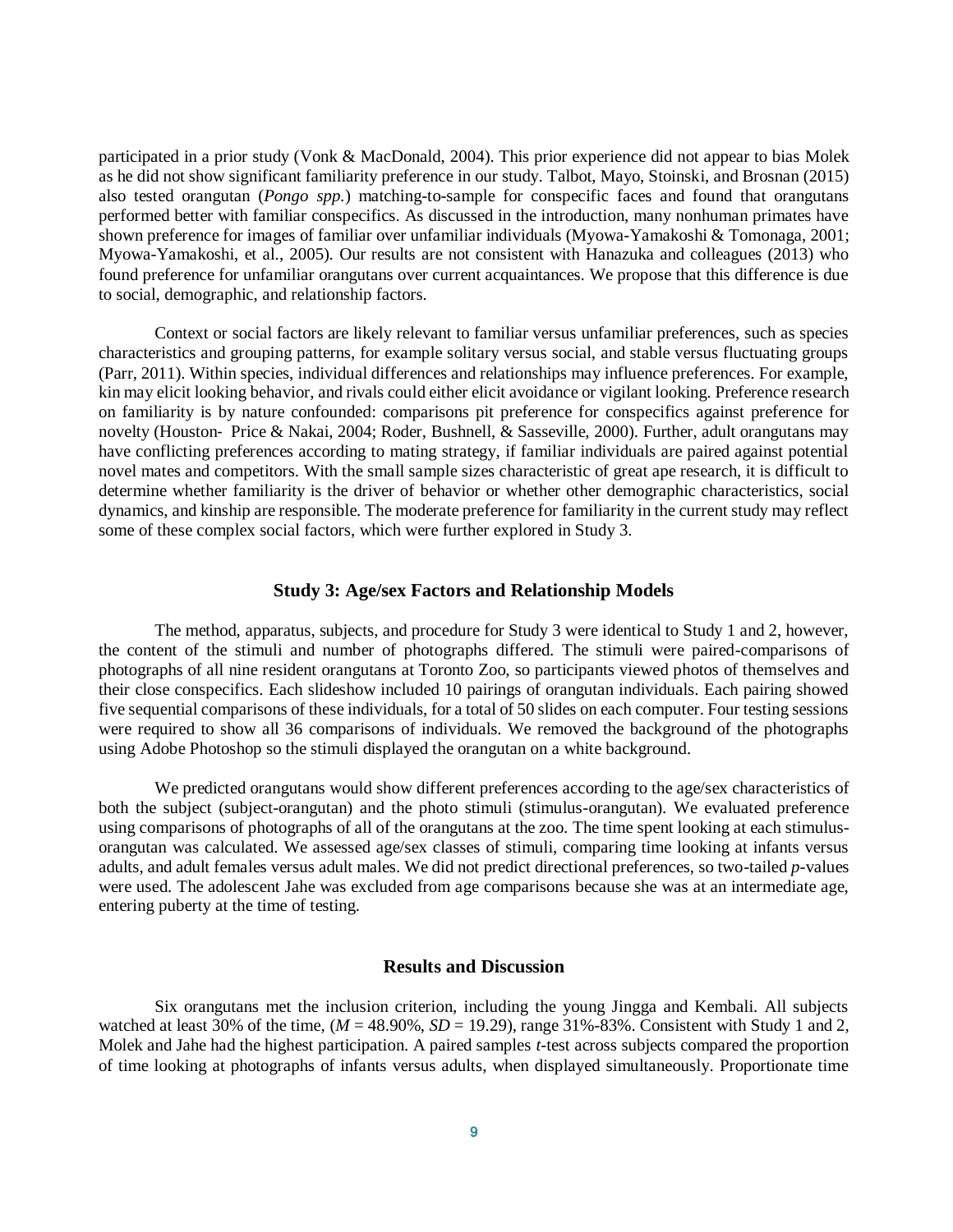looking at photographs of adults,  $(M = 0.64, SD = 0.09)$ , was longer than time looking at photographs of infants, (*M* = 0.36, *SD* = 0.09), *t*(5) = 3.94, *p* = .011, *d* = 3.11, 95% *CI* [0.10, 0.47]. The mean duration of time spent looking at adults versus infants compared for each subject was not different, with the exception of Jahe who looked at adults ( $M = 1.49$ ,  $SD = 1.21$ ) for longer than infants, ( $M = 1.00$ ,  $SD = 0.71$ ),  $t(154.78) = 3.28$ ,  $p =$ 0.001, *d* = 0.49, 95% *CI* [0.19, 0.78] (Figure 3).



*Figure 3.* **Mean time looking at photographs of infants or adults**. Calculated using all simultaneous presentations of an infant. and an adult ( $*p < .01$ , error bars indicate 95% confidence intervals).

When photographs of familiar female and male orangutans were presented, orangutans looked at photographs of males proportionately longer than females. A paired sample *t*-test across subjects compared the proportion of time looking at adult females versus time looking at adult males, when displayed simultaneously. The proportionate time looking at photographs of males,  $M = 0.64$ ,  $SD = 0.11$ , was longer than time looking at photographs of females,  $(M = 0.37, SD = 0.11)$ ,  $t(5) = 2.96$ ,  $p = 0.03$ ,  $d = 2.46, 95\%$  *CI* [0.04, 0.50]. When compared for each subject, Jahe looked longer at males,  $(M = 2.17, SD = 1.82)$ , than females,  $(M = 1.31, SD = 1.31)$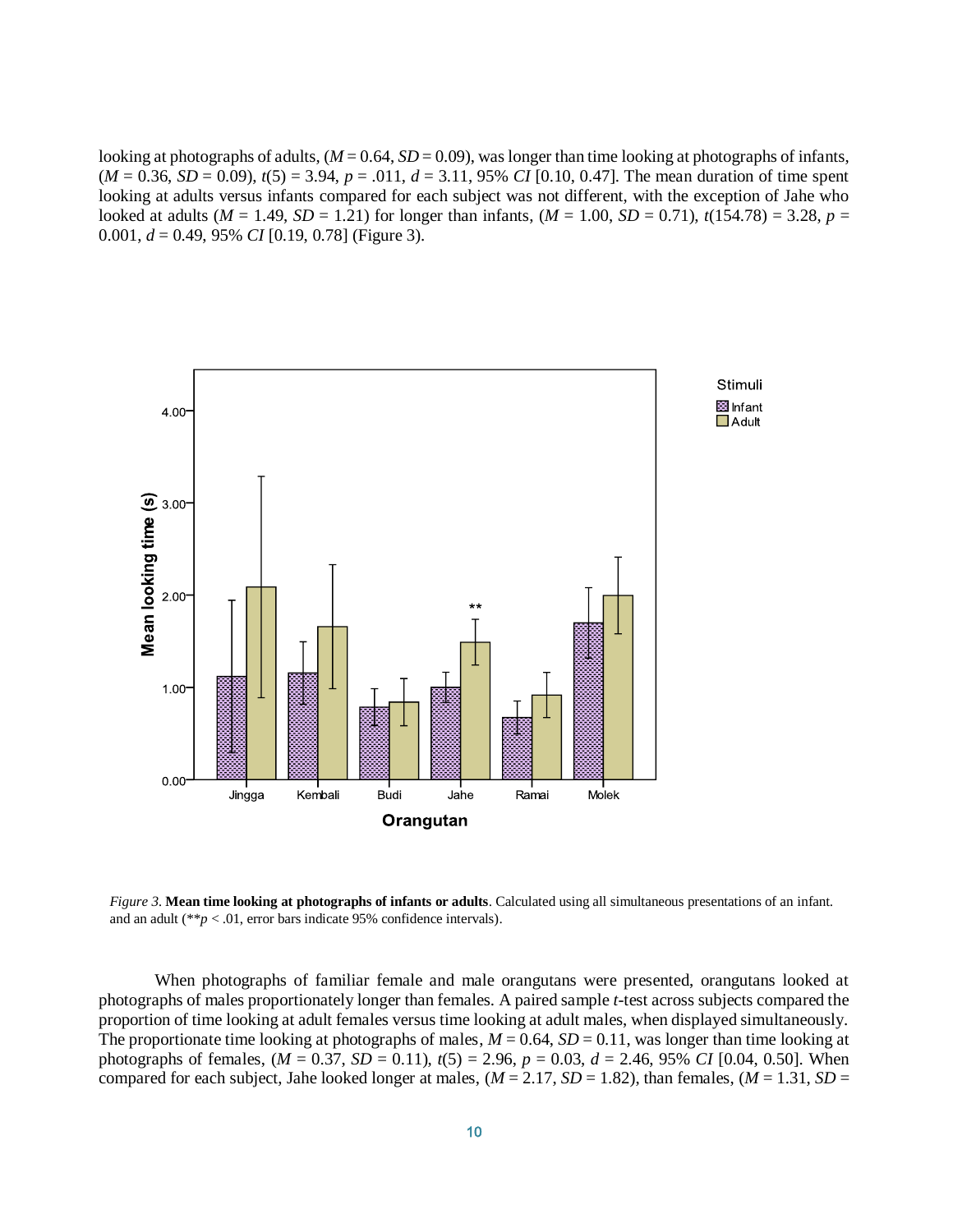1.09), *t*(51.3) = 2.36, *p* = 0.02, *d* = 0.57, 95% *CI* [0.13, 1.59], and Ramai also looked at males, *M* = 2.66, *SD* = 2.10, longer than females, (*M* = 0.57, *SD* = 0.45), *t*(13.81) = 3.68, *p* = 0.003, *d* = 1.38, 95% *CI* [0.87, 3.32] (Figure 4). After the age/sex differences were assessed for each stimulus-orangutan, we planned to assess preference across the age/sex characteristics of the subject-orangutans, relationships (i.e., mother and offspring), and interactions thereof. However, all subjects showed longer average looking time for adults over infants, and all but one subject (Kembali) preferred males over females.



*Figure 4.* **Mean time looking at photographs of females and males.** Calculated using all simultaneous presentations of a female and a male ( $p < 0.05$ ,  $* p < 0.01$ , error bars indicate 95% confidence intervals).

Orangutans spent more time watching the slideshows in Study 3 than the two previous studies. They demonstrated moderate preference for adults over infants, and males over females. Observed orangutan preference for photographs of adults over infants differed from research reporting preference for infants over adults in female rhesus macaques (Gerald et al., 2006), and Japanese macaques and Campbell's monkeys (Sato et al., 2012). Our findings do not support the idea that orangutans have an evolved preference for "cuteness" as suggested by Sato and colleagues (2012), or it may be that interest in adult males outweighed the cuteness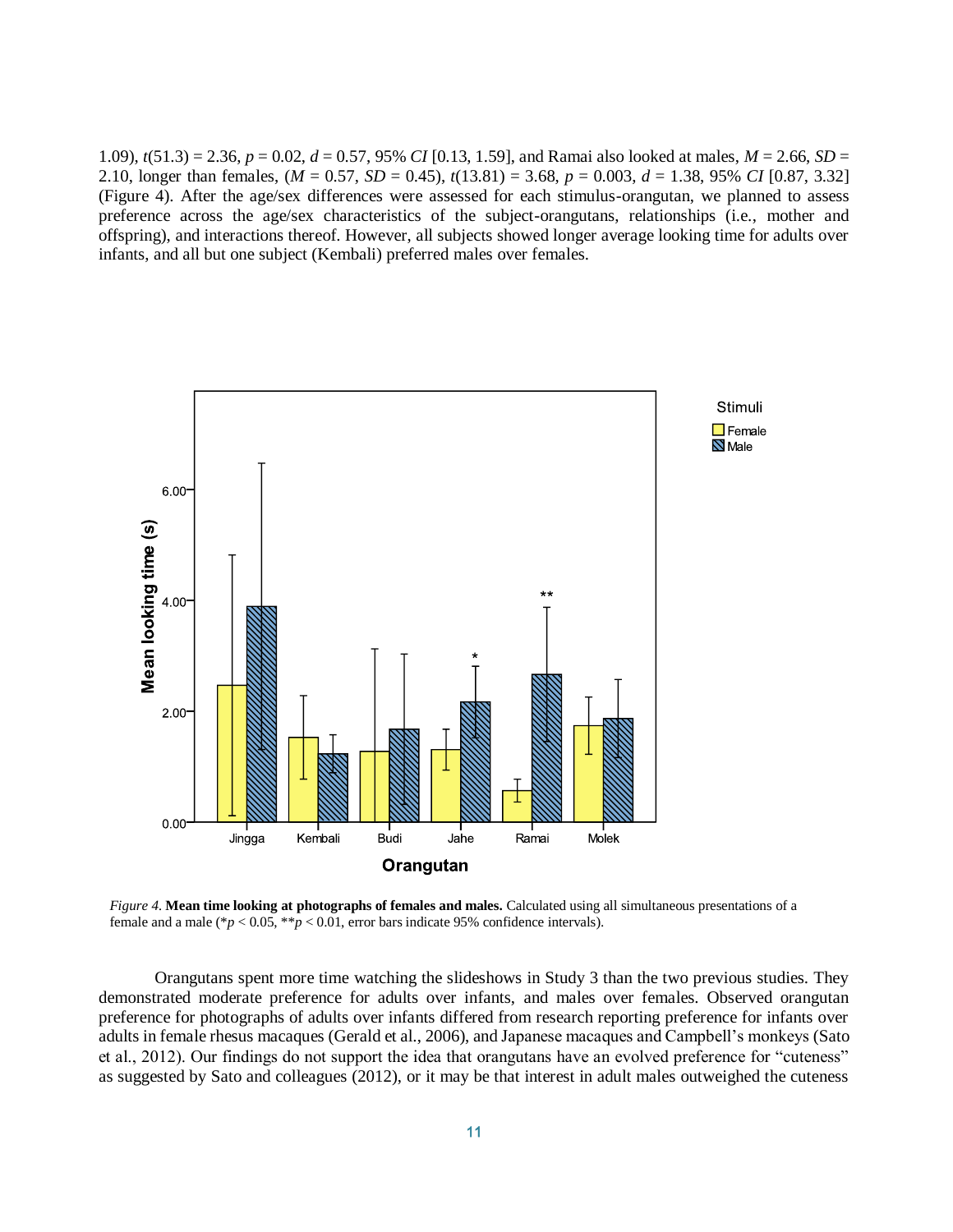effect. The preference for photographs of adult male orangutans over adult female orangutans was also in opposition to macaque research that reported preference for the opposite sex (Lacreuse et al., 2007), and prior observations with these orangutans (Marsh & MacDonald, 2008).

Different findings may reflect species-differences between orangutans and macaques, relating to species-typical patterns in dominance and social group organization, or may be a result of demographic and social characteristics of these particular individuals. We did not see differences in age preference between female and male subjects. Individual factors could also explain this discrepancy, e.g., prior social conflict between our adult females could have increased looking time at rivals, obscuring infant preference. Dinding's recent death could have influenced the higher looking time at adult males, however images of Molek were also preferred. Complex social and relationship factors make Study 3—and the results of previously published research—difficult to definitively interpret.

#### **General Discussion and Conclusions**

In Study 1 orangutans preferred photographs of their own species over photographs of humans, a result consistent with macaque own-species preference (Fujita & Watanabe, 1995; Parr, 2011) but differing from chimpanzee preference for pictures of humans over chimpanzees (Tanaka, 2003; Tanaka, 2007; Vonk & Vedder, 2013). In Study 2, orangutans showed a moderate preference for familiar over unfamiliar orangutans, similar to mixed reports of familiarity preference (Hanazuka et al., 2013; Myowa-Yamakoshi et al., 2005; Myowa-Yamakoshi & Tomonaga, 2001; Parr, 2011). In Study 3, the orangutans preferred photos of adults over infants which differs from reports of infant preference in other species (Gerald et al., 2006; Sato et al., 2012). The orangutans also preferred photos of males over females, which differs from previous reports of opposite sex preference (Lacreuse et al., 2007; Marsh & MacDonald, 2008).

The variability in findings across preference research likely reflects multiple interacting variables including species, social factors, and individual characteristics and experience. Preferences may vary across species, and the species niche such as diet and grouping pattern could select for a bias in attention to certain stimuli. Preferences may also depend on the situation and conditions of captivity and rearing, including amount and quality of relationships with humans and conspecifics, group dynamics, and housing. Finally, preference may depend on individual differences, temperament, and demographic characteristics of the subject. For example, Fujita and Watanabe (1995) found species preference was less pronounced in female macaques than males (*Macaca nigra*). Sekali (adult female) was excluded due to low participation rate, however her limited data differed from the other orangutans. This is interesting to note because she had been partially humanreared, potentially supporting the social exposure hypothesis of Tanaka (2007).

Unfortunately, small sample sizes in great ape research make it difficult to account for interactions across age, sex, and relationships of both the individual participating and the individual featured in stimuli. The three adult females were mothers of young offspring, which could be associated with different preferences; for example, avoidance of certain individuals due to infanticide risk. Relationship models would predict preference for some members of the social group over others; for example, mother-infant pairs may prefer pictures of each other. A supposed preference for females could be a preference for pictures of the subject's own mother, a distinction that is hard to assess with small samples. Study 3 was an attempt to account for relationship factors; however, no relationship trends were noted, and this may be too complex a question to assess with the small samples characteristic of great ape research. Nulliparous rhesus macaques showed higher infant preference than multiparous female macaques (Waitt et al., 2007). Jahe, our only nulliparous adolescent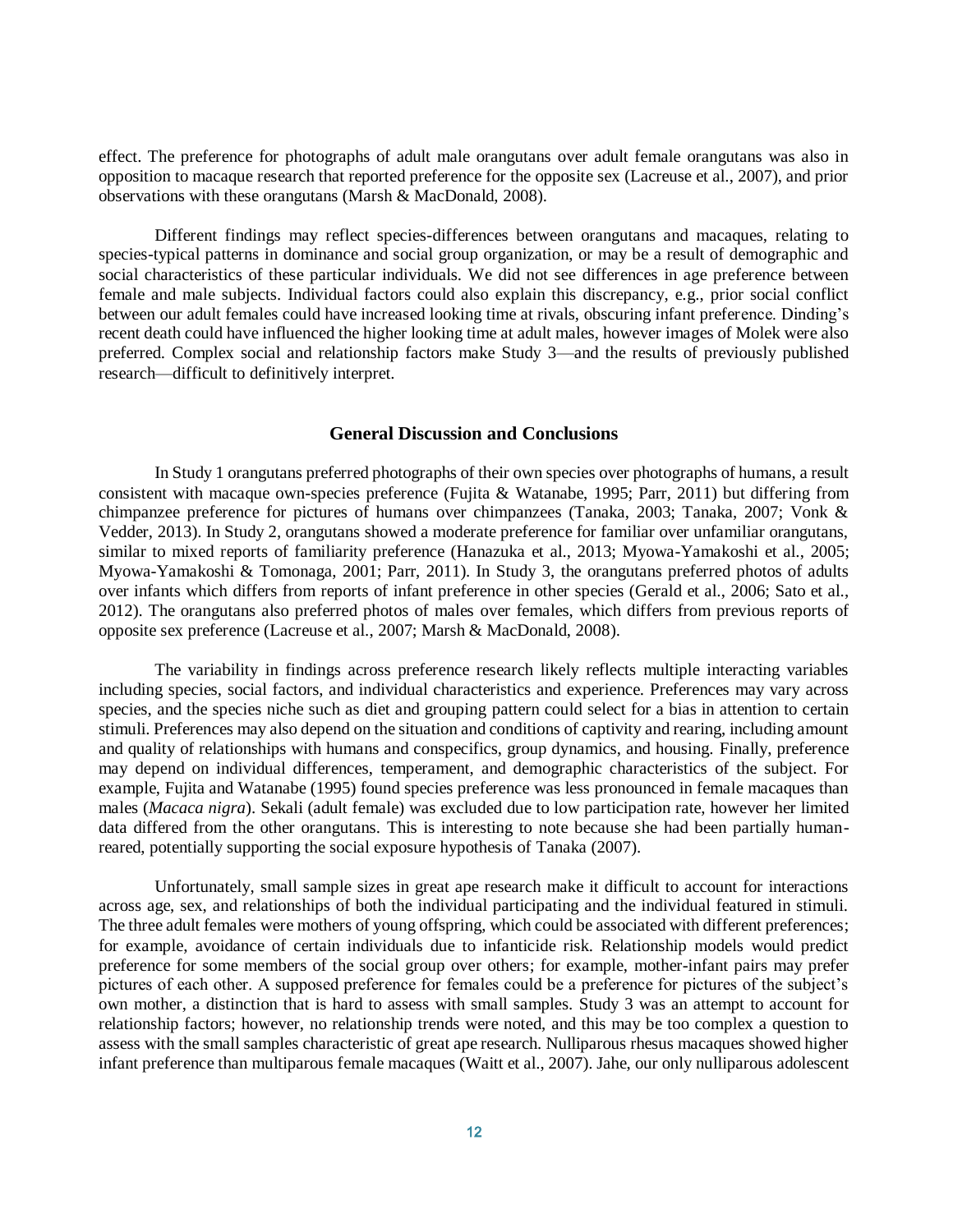female, did not show infant preference. In some cases, social interests may cancel each other out: infants elicit looking behavior, but so do potential sexual partners and competitors. As discussed in the introduction, preference is not synonymous with liking: individuals may look longer at certain pictures due to fear, attraction, negative associations, or attachment. Preference may be influenced by further factors not measured, such as ovulatory cycle (Lacreuse et al., 2007). The varied research reports of preference likely reflect the complexity of the social factors, relationships, and demographics of captive primates.

The demonstrated preferences provide insight into the perceptual world of orangutans by showing what orangutans look at spontaneously. It is difficult to reveal inner mechanisms; for example, a demonstrated preference for own-species could employ sophisticated cognitive processes or it could be explained by more simple innate mechanisms. However, significant differences in looking time for different categories, such as humans versus orangutans, at minimum are evidence that some difference is perceived between these categories. Likewise, preference for either familiar or unfamiliar orangutans, regardless of which is preferred, is indicative of potential nonhuman primate ability to recognize familiar individuals from pictures without training. Ability to recognize individuals is likely important to successful group membership, and if a nonhuman primate can recognize a conspecific from a picture using two dimensional visual cues without other indicators, then this can inform our understanding of primate perception. These findings complement the findings of other experimental designs, such as matching-to-sample of familiar and unfamiliar conspecifics (*orangutans*: Talbot et al., 2015; Vonk & Hamilton, 2014; *chimpanzees:* Martin-Malivel & Okada, 2007; Parr, Siebert, & Taubert, 2011), and provides evidence that orangutans do not need training to distinguish these stimuli. Better understanding of picture perception is essential because of the prevalent use of pictures in research. DeLoache, Pierroutsakos, and Uttal (2003) argue overestimating pictorial competence of human infants is a methodological problem, and that use of pictorial versus real stimuli might explain some controversies in human infant research.

The participation rates of the orangutans varied, showing that this spontaneous looking paradigm is useful with some but not all subjects. The youngest individuals had low participation, instead choosing to engage in high energy active play. Jahe (adolescent female) and Molek (adult male) exhibited high rates of interest, watching the majority of the slideshows on all occasions. Overall the looking preference apparatus functioned as a source of enrichment, however, given the discrepant levels of interest and motivation across individuals and studies, caregivers should first assess individuals' interest before implementing an enrichment program (MacDonald & Ritvo, 2016; Ritvo & MacDonald, 2016).

The preferential looking paradigm is useful when there is a large preference effect size. However this method may not be useful to assess subcategories and smaller distinctions. For example, comparisons of high and low interest stimuli (e.g., animal versus non-animal) can be distinguished by looking time. The comparisons in the current research, particularly Study 3, both featured attractive photos making it difficult to detect differential looking at a marginally more attractive category. Difficulty in distinguishing preference with finer grained category differences was demonstrated in chimpanzees: they preferred video of humans and chimpanzees over a blank screen; however, there were no specific content preferences across comparisons of humans versus chimpanzees, or videos of different activities (Bloomsmith & Lambeth, 2000). Breaux and colleagues (2012) found that chimpanzees preferred pictures of chimpanzee body parts over inanimate objects, but did not find the predicted preference for specific characteristics of sexual body parts in comparison to other body parts. Finer grained distinctions may be particularly difficult if there are competing interests; for example, familiarity versus novelty. Human infant research reports looking preference both for familiar stimuli in some cases but there is also an established preference for novelty (Houston‐ Price & Nakai, 2004; Roder et al., 2000). These competing preferences must be accounted for in human infant research design. Novelty of stimuli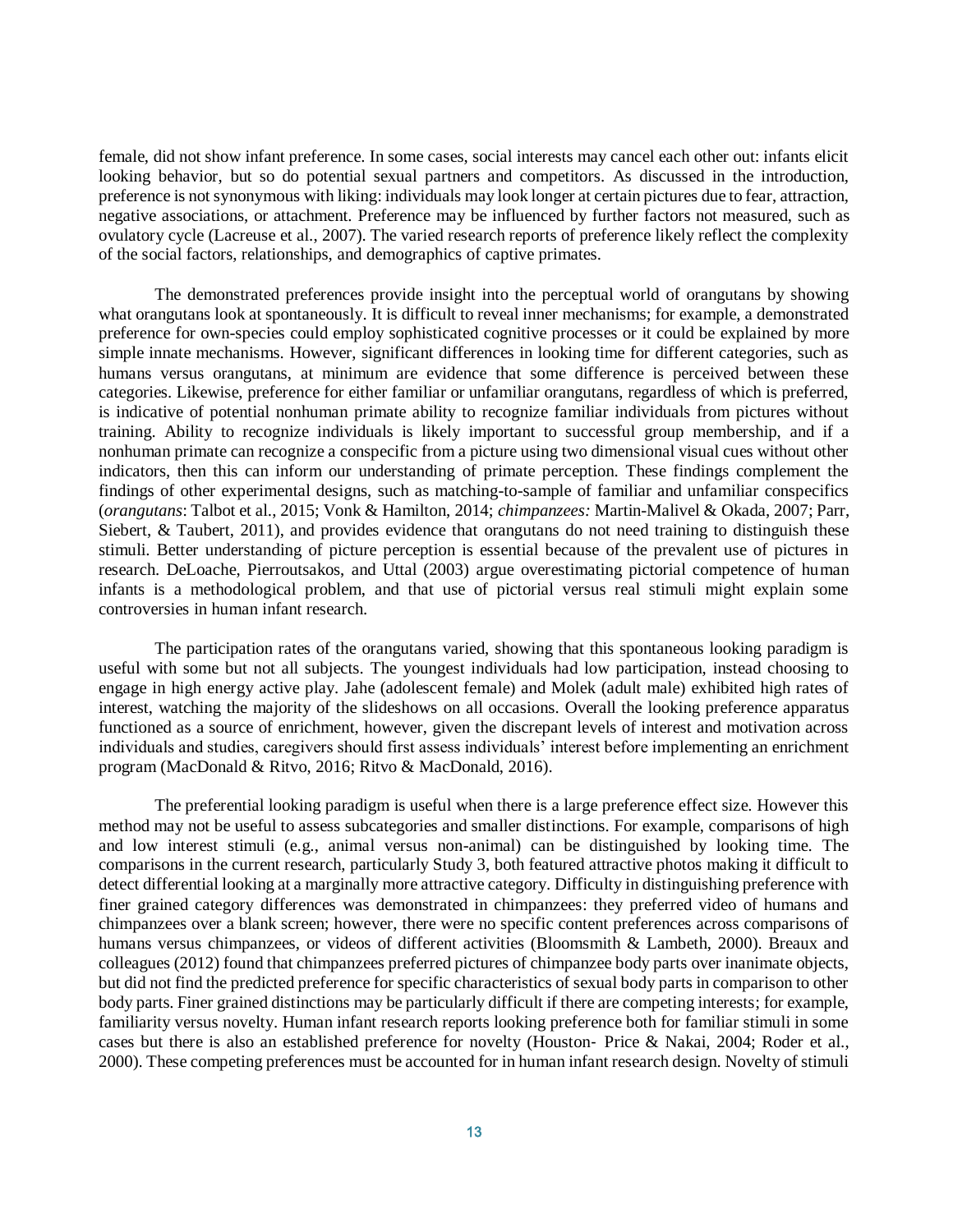could influence research outcomes, for example, in the case of Breaux and colleagues (2012) chimpanzees did not prefer photos of the predicted pink sexual swellings over photos of (artificially created) green sexual swellings. Perhaps preference for a typical sign of sexual receptivity was obscured by the novelty of the artificial comparison stimuli. The complex patterns of preference in chimpanzees and orangutans (Hanazuka et al., 2013; Tanaka, 2007; Vonk & Vedder, 2013) are not surprising given their close phylogenetic relationship to humans. To our knowledge similar studies have not been conducted with human adults, but we would estimate that results may show similar complexity; that is, humans may show conflicting preference for cute infants versus attractive adults.

The preferential looking paradigm has limitations, however as discussed, it has advantages as it removes the risk of training effects and focuses on voluntary behavior (for a review of the looking time paradigm see Winters et al., 2015). Participation in this paradigm is solely motivated by intrinsic interest, so preference research is non-invasive and can concurrently function as enrichment. The paradigm provides a valuable alternative perspective to experiments based on extensive training or to naturalistic observation. Kano and Tomonaga (2009) demonstrated that eye-tracking technology could be used to measure looking time in chimpanzees. This avoids time-consuming coding so we hope that eye-tracker expense and feasibility will improve to allow use with free-moving untrained subjects from a wide range of species in non-laboratory settings.

It is important to document preferences to better understand how a species views their world, to inform cognition research, and to limit confounding variables in research that employs pictures as experimental stimuli. Spontaneous preferences, like those demonstrated here, show that orangutans are able to perceive and distinguish some aspects of photographs without training, which suggests that orangutans may look at photographs as humans do, with varied influence from social relationships, experience, and demographics.

#### **References**

- Anderson, J. R., Kuwahata, H., Kuroshima, H., Leighty, K. A., & Fujita, K. (2005). Are monkeys aesthetists? Rensch (1957) revisited. *Journal of Experimental Psychology: Animal Behavior Processes, 31*, 71–78.
- Bloomsmith, M. A., & Lambeth, S. P. (2000). Videotapes as enrichment for captive chimpanzees (*Pan troglodytes*). *Zoo Biology, 19*, 541–551.
- Boostrom, H. (2013). *Problem-Solving with Orangutans (Pongo pygmaeus and Pongo abelii) and Chimpanzees (Pan troglodytes): Using the iPad to Provide Novel Enrichment Opportunities* (Doctoral dissertation, Texas A&M University).
- Bovet, D., & Vauclair, J. (2000). Picture recognition in animals and humans. *Behavioural Brain Research, 109*, 143–165.
- Breaux, S. D., Watson, S. L., & Fontenot, M. B. (2012). A free choice task evaluating chimpanzees' preference for photographic images of sex swellings: Effects of color, size, and symmetry. *International Journal of Comparative Psychology*, *25*(2).
- Brown, D. A., & Boysen, S. T. (2000). Spontaneous discrimination of natural stimuli by chimpanzees (*Pan troglodytes*). *Journal of Comparative Psychology*, *114*, 392–400.
- Cacchione, T., & Krist, H. (2004). Recognizing impossible object relations: Intuitions about support in chimpanzees (*Pan troglodytes*)*. Journal of Comparative Psychology, 118*, 140–148.
- D'Amato, M. R., & Van Sant, P. (1988). The person concept in monkeys (*Cebus apella*). *Journal of Experimental Psychology: Animal Behavior Processes, 14*, 43–55.
- DeLoache, J. S., Pierroutsakos, S. L., & Uttal, D. H. (2003). The origins of pictorial competence. *Current Directions in Psychological Science*, *12*, 114–118.
- Demaria, C., & Thierry, B. (1988). Responses to animal stimulus photographs in stumptailed macaques (*Macaca arctoides*). *Primates*, *29*, 237–244.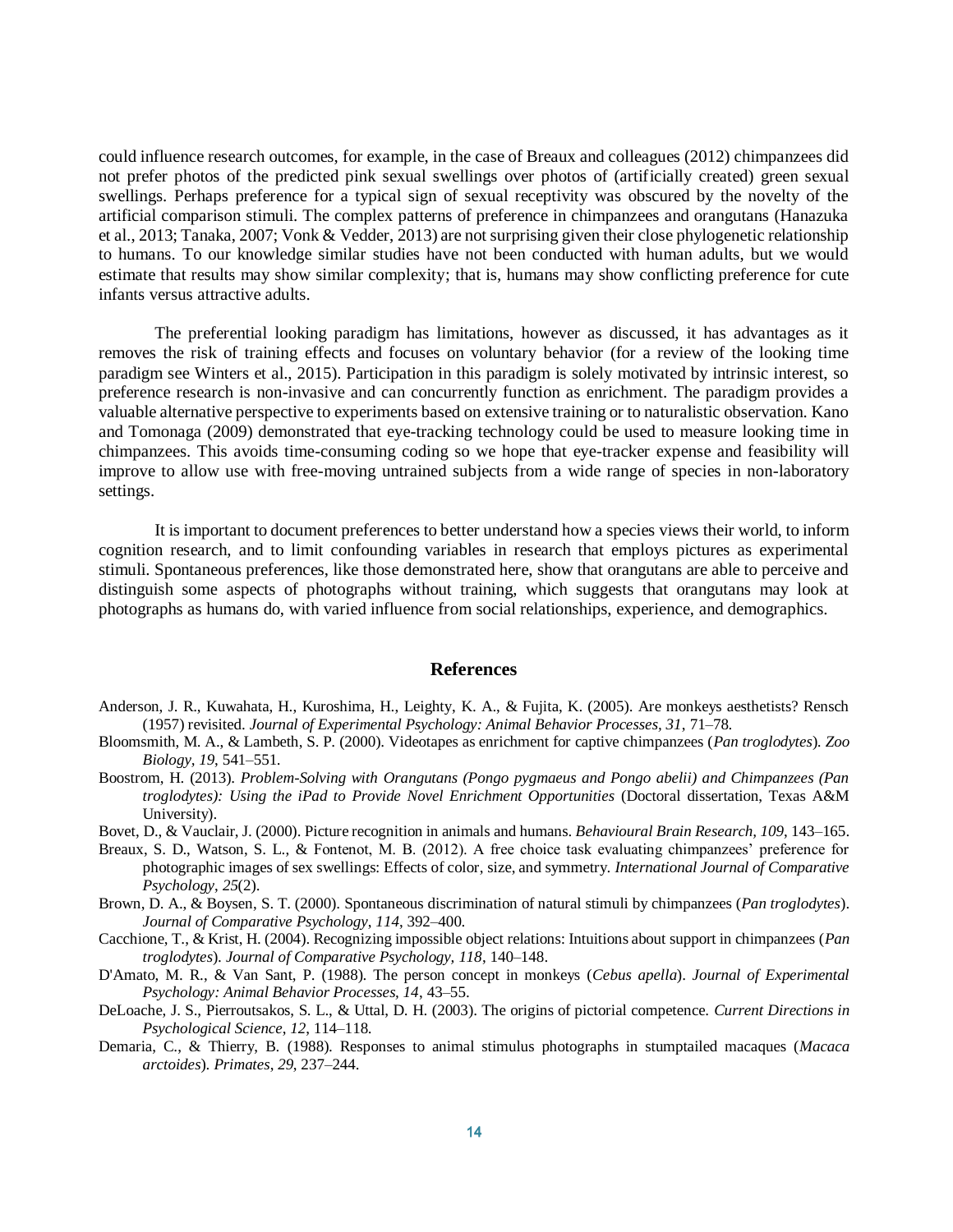- Fantz, R. L. (1965). Visual perception from birth as shown by pattern selectivity. *Annals of the New York Academy of Sciences, 118*, 793–814.
- Fujita, K. (1993). Development of visual preference for closely related species by infant and juvenile macaques with restricted social experience. *Primates*, *34*, 141–150.
- Fujita, K., & Matsuzawa, T. (1986). A new procedure to study the perceptual world of animals with sensory reinforcement: Recognition of humans by a chimpanzee. *Primates, 27*, 283–291.
- Fujita, K., & Watanabe, K. (1995). Visual preference for closely related species by Sulawesi macaques. *American Journal of Primatology, 37*, 253–261.
- Fukushima, H., Hirata, S., Matsuda, G., Ueno, A., Fuwa, K., Sugama, K., ... Hasegawa, T. (2013). Neural representation of face familiarity in an awake chimpanzee. *PeerJ*, *1*, e223.
- Gerald, M. S., Waitt, C., & Maestripieri, D. (2006). An experimental examination of female responses to infant face coloration in rhesus macaques. *Behavioural Processes, 73*, 253–256.
- Goodman, M., Porter, C. A., Czelusniak, J., Page, S. L., Schneider, H., Shoshani, J., ...Groves, C. P. (1998). Toward a phylogenetic classification of primates based on DNA evidence complemented by fossil evidence. *Molecular Phylogenetics and Evolution*, *9*, 585–598.
- Hanazuka, Y., Kurotori, H., Shimizu, M., & Midorikawa, A. (2012). Visual discrimination in an orangutan (*Pongo pygmaeus*): Measuring preference. *Perceptual and Motor Skills, 114*, 429–432.
- Hanazuka, Y., Shimahara, N., Tokuda, Y., & Midorikawa, A. (2013). Orangutans (*Pongo pygmaeus*) remember old acquaintances. *PloS One*, *8*, e82073.
- Houston- Price, C., & Nakai, S. (2004). Distinguishing novelty and familiarity effects in infant preference procedures. *Infant and Child Development*, *13*, 341–348.
- Humphrey, N. K., & Keeble, G. R. (1974). The reaction of monkeys to "fearsome" pictures. *Nature, 251*, 500–502.
- Humphrey, N. K. (1972). "Interest" and "pleasure": Two determinants of a monkey's visual preferences. *Perception, 1*, 395–416.
- Kano, F., & Tomonaga, M. (2009). How chimpanzees look at pictures: a comparative eye-tracking study. *Proceedings of the Royal Society of London B: Biological Sciences*, *276*, 1949–1955.
- Lacreuse, A., Martin-Malivel, J., Lange, H. S., & Herndon, J. G. (2007). Effects of the menstrual cycle on looking preferences for faces in female rhesus monkeys. *Animal Cognition, 10*, 105–115.
- MacDonald, S. E., & Ritvo, S. (2016). Comparative cognition outside the laboratory. *Comparative Cognition & Behavior Reviews*, *11*, 49–61.
- Marsh, H. L., & MacDonald, S. E. (2008). The use of perceptual features in categorization by orangutans (*Pongo abelli*). *Animal Cognition*, *11*, 569–585.
- Martin-Malivel, J., & Okada, K. (2007). Human and chimpanzee face recognition in chimpanzees (*Pan troglodytes*): Role of exposure and impact on categorical perception. *Behavioral Neuroscience*, *121*, 1145–1155.
- Myowa-Yamakoshi, M., & Tomonaga, M. (2001). Development of face recognition in an infant gibbon (*Hylobates agilis*). *Infant Behavior and Development*, *24*, 215–227.
- Myowa-Yamakoshi, M., Yamaguchi, M. K., Tomonaga, M., Tanaka, M., & Matsuzawa, T. (2005). Development of face recognition in infant chimpanzees (*Pan troglodytes*). *Cognitive Development, 20*, 49–63.
- Parr, L. A. (2011). The evolution of face processing in primates. *Philosophical Transactions of the Royal Society B: Biological Sciences*, *366*, 1764–1777.
- Parr, L. A., Siebert, E., & Taubert, J. (2011). Effect of familiarity and viewpoint on face recognition in chimpanzees. *Perception*, *40*, 863–872.
- Perdue, B. M., Clay, A. W., Gaalema, D. E., Maple, T. L., & Stoinski, T. S. (2012). Technology at the zoo: The influence of a touchscreen computer on orangutans and zoo visitors. *Zoo Biology*, *31*, 27–39.
- Rijksen, H. D. (1978). A field study on Sumatran *orang-utans* (*Pongo pygmaeus abelii,* Lesson 1827): Ecology, behaviour and conservation (Doctoral dissertation). Wageningen (Netherlands): H. Veenman & Zonen.
- Ritvo, S. E., & MacDonald, S. E. (2016). Music as enrichment for Sumatran orangutans (*Pongo abelii*). *Journal of Zoo and Aquarium Research*, *4*, 156–163.
- Roder, B. J., Bushnell, E. W., & Sasseville, A. M. (2000). Infants' preferences for familiarity and novelty during the course of visual processing. *Infancy*, *1*, 491–507.